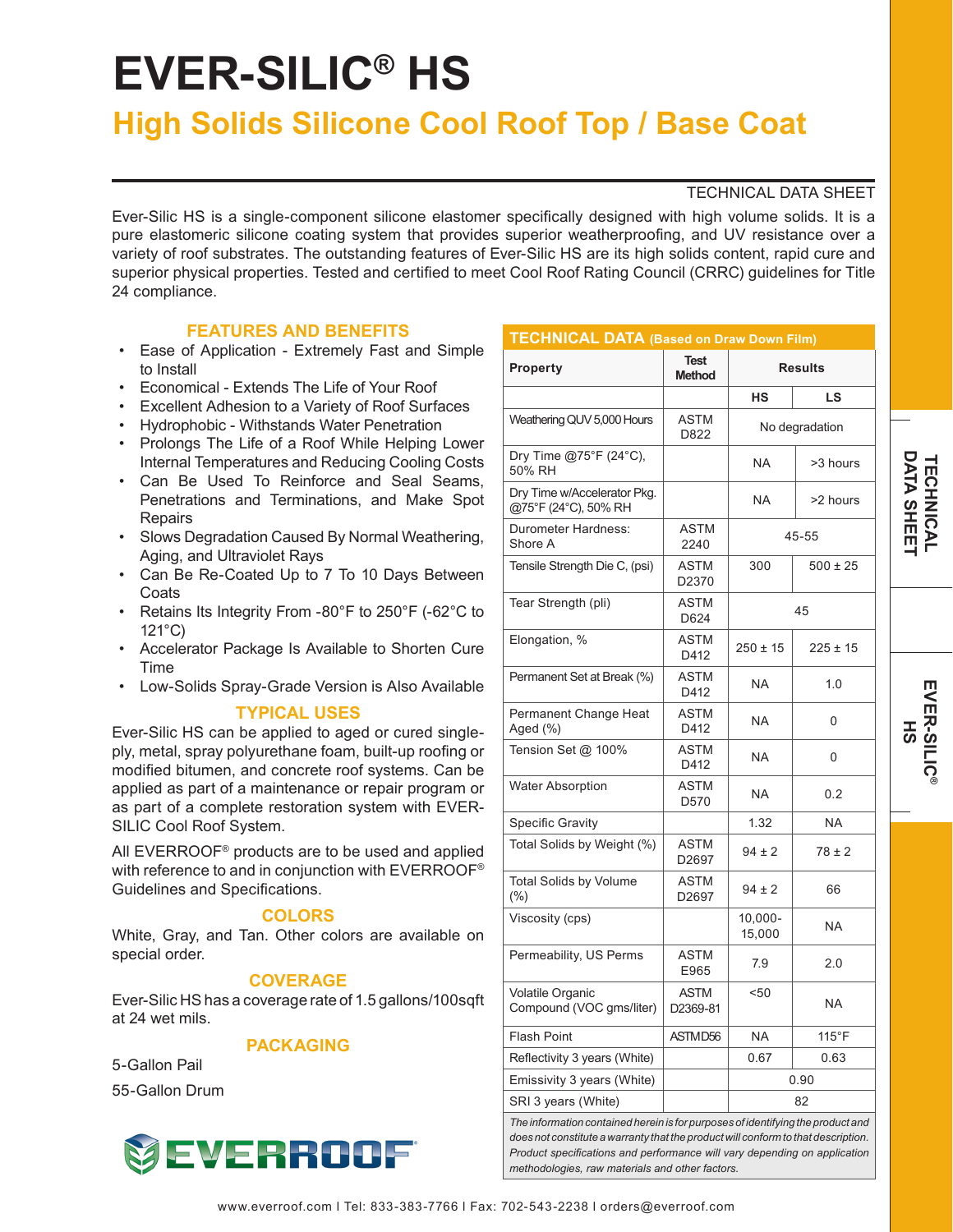## **STORAGE AND STABILITY**

Keep containers closed, store in a dry, cool place elevated and away from heat, sparks, open flame, and moisture. Ever-Silic HS has a maximum shelf life of one year when stored at temperatures between 32°F and 100°F (0°C to 38°C). Caution should be exercised to prevent material from freezing.

#### **WEATHERING AND RESISTANCE PROPERTIES**

Ever-Silic HS has excellent appearance and good flexibility with no checking, cracking or significant discoloration after 5,000 hours Accelerated Weathering exposure in an Atlas Carbon Arc weatherometer according to ASTM D822. Ever-Silic HS has excellent heat resistance to  $250^{\circ}F$  (121 $^{\circ}C$ ) good salt, acid and solvent resistance, and fair alkali resistance.

# **ADHESION**

Ever-Silic HS adheres well to most properly prepared construction surfaces. Ever-Silic HS can be re-coated when cured enough to allow light foot traffic or as much as 7 to 10 days between coats.

#### **MIXING**

Review all technical data sheets, system sheets, labels, instructions, SDS, and guide specifications before mixing and applying. At low speeds, mix 55 gallon drums and 5 gallon pails with a variable speed drill utilizing a jiffy mixer to suspend any settled pigments until a uniform color and consistency are achieved. Mixing time will vary based on temperature and atmospheric conditions.

#### **APPLICATION EQUIPMENT**

Ever-Silic HS may be sprayed, brushed, or rolled. A high- pressure airless paint pump capable of producing a minimum of 4500 psi at the spray gun should be used. The pump should have a minimum of 3 gallons per minute output and be fed by a 5:1 transfer pump. Always use components rated for pump pressure. Hoses should have a maximum length of 200 feet and a minimum inside diameter of 0.5"; a 3/8" whip may be used at the spray gun. The spray gun should be high pressure (5000 psi) with reverse a clean spray tip, having a minimum orifice of 0.019.

# **APPLICATION INSTRUCTIONS**

Prior to coating any surface, be sure the coating will adhere by performing an adhesion test (ASTM D-903). Coating may be applied by brush, roller, or airless spray equipment (see EVERROOF Spray Application Guide). ALWAYS CHECK THE WEATHER PRIOR TO ANY APPLICATION. Depending on ambient, and substrate temperatures, relative humidity, and dew point, take extra time and caution when applying the coating within 2 to 6 hours of precipitation and/or when raw or freezing temperatures are experienced or anticipated.

Do not apply over wet insulation or related materials. It is not recommended to apply Ever-Silic HS when substrate temperatures are over  $120^{\circ}F$  (49 $^{\circ}C$ ). Take extra precautionary measures when doing so. In areas where the roof is subject to foot traffic, it is recommended to apply walkway pads for added protection and slip resistance. Ever-Silic HS can be extremely slippery, especially when wet. As an option, consider Ever-Silic Accelerator for faster cure times.

DO NOT EXCEED 1.5 GALLONS PER 100 SF PER APPLICATION for Ever-Silic HS. This could cause blisters and/or pinholes. Care should be taken to avoid sagging, pinholes, and runs of the coating on vertical, horizontal, and slanted surfaces to prevent sagging. Application rate may need adjusting if coating starts to sag on verticals or higher slopes. Allow base coat and/ or top coat to dry 24 hours between coats. Additional coats may be required to achieve required mil thickness. Ever-Silic Accelerator may be added to speed cure time in cool or dry conditions. Actual required application rate will depend on system specified and length of warranty.

Recoat time for Ever-Silic HS depends on environmental conditions and cleanliness of substrate. If applying after 48 hours, an adhesion test is recommended (ASTM D903).

#### **PROTECTIVE EQUIPMENT**

Since the coatings are atomized into a very fine particle distribution during spray application, it is essential that maximum effort is made to protect the spray applicator and others near the workplace from undue exposure.

# **PROTECTION OF THE WORKPLACE**

Overspray from Ever-Silic HS can carry considerable distances and attention should be given to the following:

- 1. Post warning signs a minimum of 100 feet from the work area.
- 2. Cover all intake vents near the work area.
- 3. Minimize or exclude all personnel not directly involved with the spray application.
- 4. No welding, smoking or open flames.
- 5. Have  $CO<sub>2</sub>$  or other dry chemical fire extinguisher available at the job-site.
- 6. Provide adequate ventilation.

#### **HEALTH AND SAFETY**

Safety Data Sheets (SDS) are available on this product. Any individual who may come in contact with these products should read and understand the SDS.

Ever-Silic HS is intended for application only by professional trained applicators. Avoid breathing of vapor or spray mist. Care should be taken to exclude all personnel not directly involved with the spray application. Ever-Silic HS should not be applied when the wind is of sufficient velocity to cause overspray of adjacent areas, buildings or people.

**TECHNICAL DATA SHEET** 

**DATA SHEET** TECHNICAL